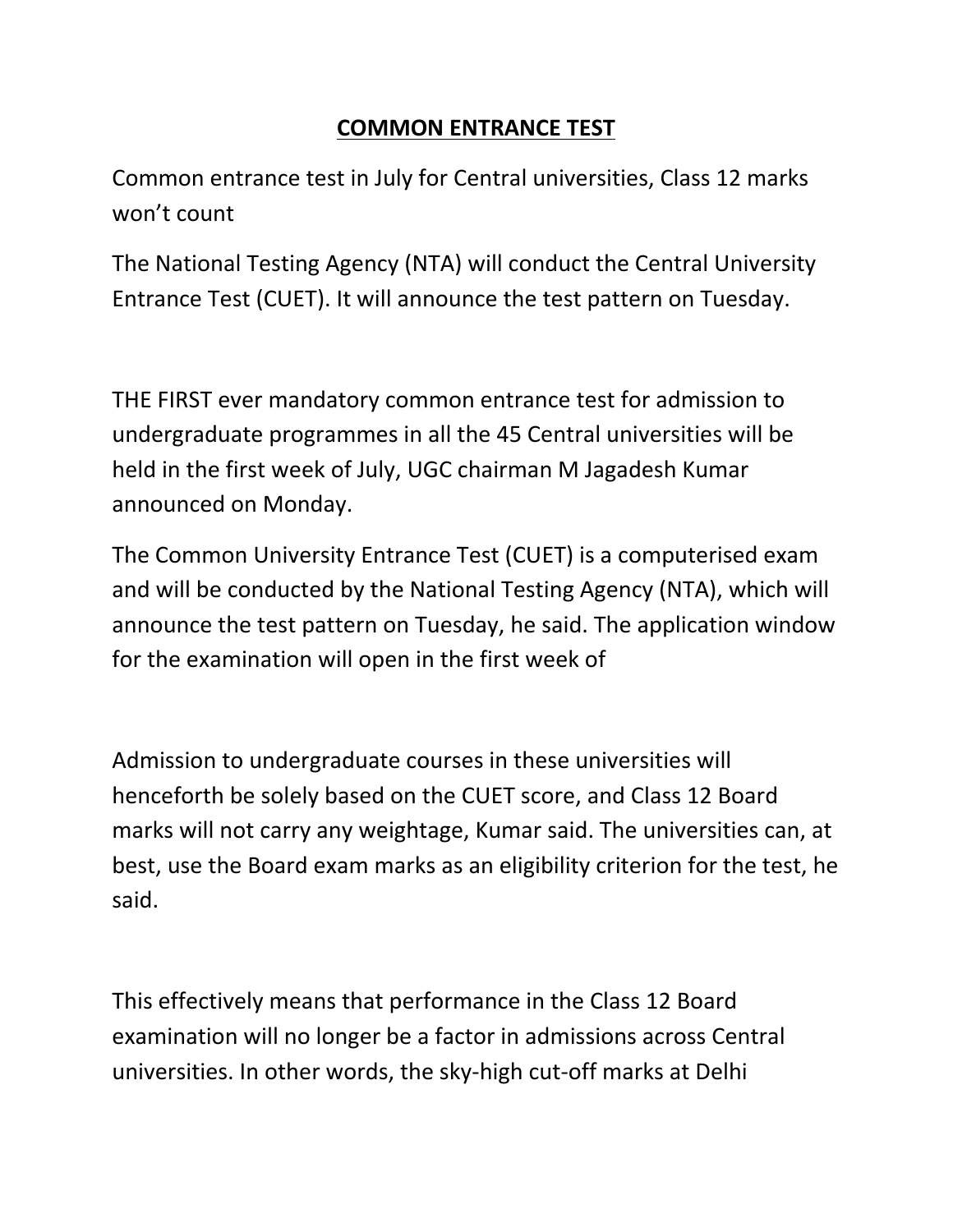University are now history. This year, seven DU colleges had asked for 100 per cent marks in the first list to admit students to a total of 10 programmes.

The Government did not favour using Board marks for admission because of the "diversity" in evaluation methods. "Some Boards are more generous than others in marking and this gives their students an unfair advantage over others," said an official who spoke on the condition of anonymity.

Following the CUET, each university will admit students based on a merit list prepared by NTA, and there will be no common counselling.

Delhi University, Jawaharlal Nehru University, Jamia Millia Islamia and Indira Gandhi National Open University in the national capital, and Aligarh Muslim University and Banaras Hindu University in UP, are among the well-known Central universities that will now be covered by CUET.

When asked whether Central universities that reserve seats for minorities, such as AMU and Jamia, will also have to adopt CUET, Kumar clarified that the test is compulsory for all 45 Central universities funded by UGC. He added that CUET will not affect the quota of reserved seats at such institutions, but they will have to mandatorily admit all students through the common test.

"The only difference is that these students will also have to come through CUET, like students to be admitted on general seats. The